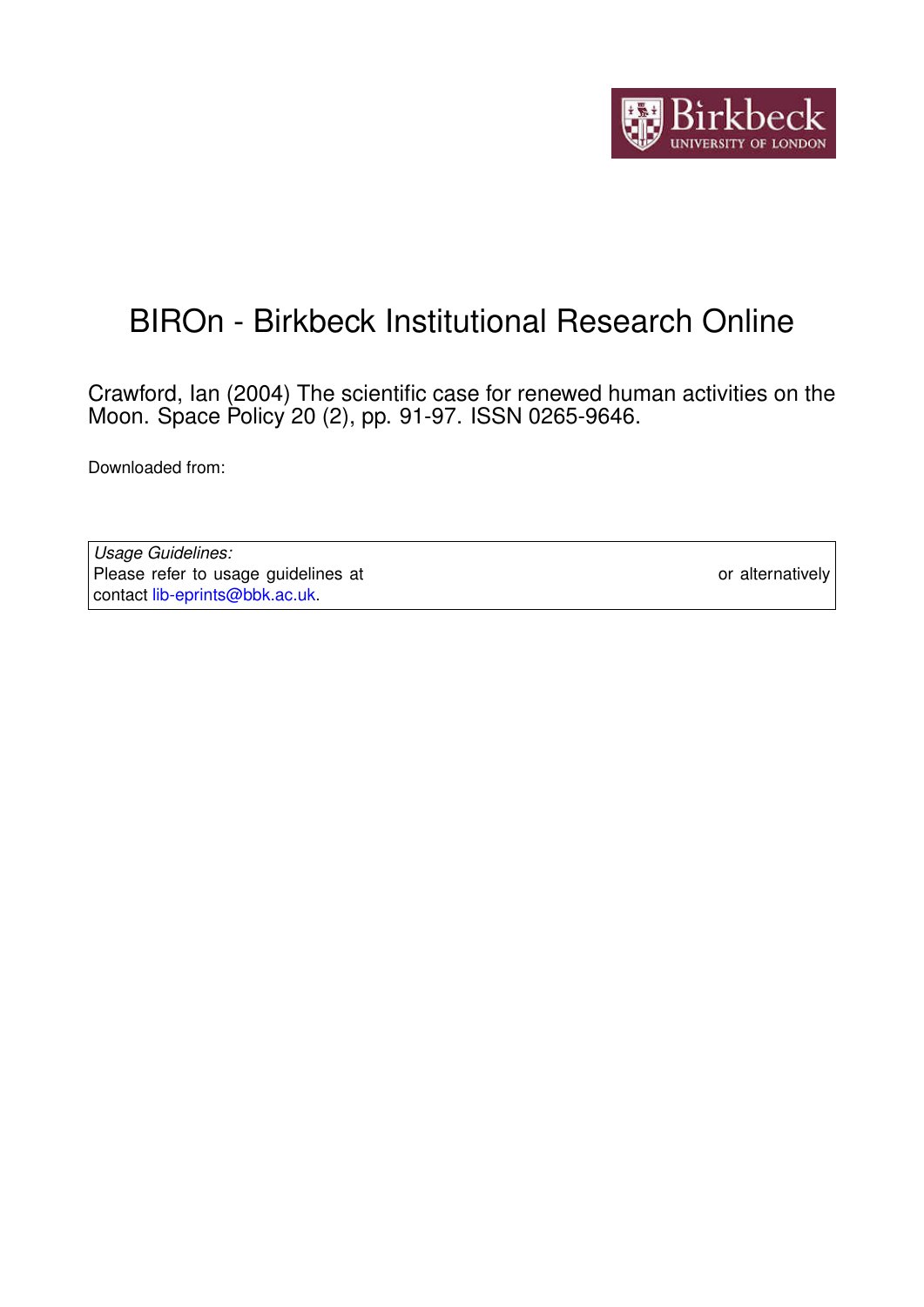

# **Birkbeck ePrints: an open access repository of the research output of Birkbeck College**

[http://eprints.bbk.ac.uk](http://eprints.bbk.ac.uk/)

Ian A. Crawford (2004). The scientific case for renewed human activities on the Moon. *Space Policy* **20** (2) 91-97.

This is an author-produced version of a paper published in *Space Policy* (ISSN 0265-9646). This version has been peer-reviewed, but does not include the final publisher proof corrections, published layout, or pagination. The published version is available to subscribers at http://dx.doi.org[/10.1016/j.spacepol.2004.02.007](http://dx.doi.org/10.1016/j.spacepol.2004.02.007)

All articles available through Birkbeck ePrints are protected by intellectual property law, including copyright law. Any use made of the contents should comply with the relevant law.

Citation for this version: Ian A. Crawford (2004). The scientific case for renewed human activities on the Moon. *London: Birkbeck ePrints.* Available at: <http://eprints.bbk.ac.uk/archive/00000405>

Citation for the publisher's version: Ian A. Crawford (2004). The scientific case for renewed human activities on the Moon. *Space Policy* **20** (2) 91-97.

> [http://eprints.bbk.ac.uk](http://eprints.bbk.ac.uk/) Contact Birkbeck ePrints at [lib-eprints@bbk.ac.uk](mailto:lib-eprints@bbk.ac.uk)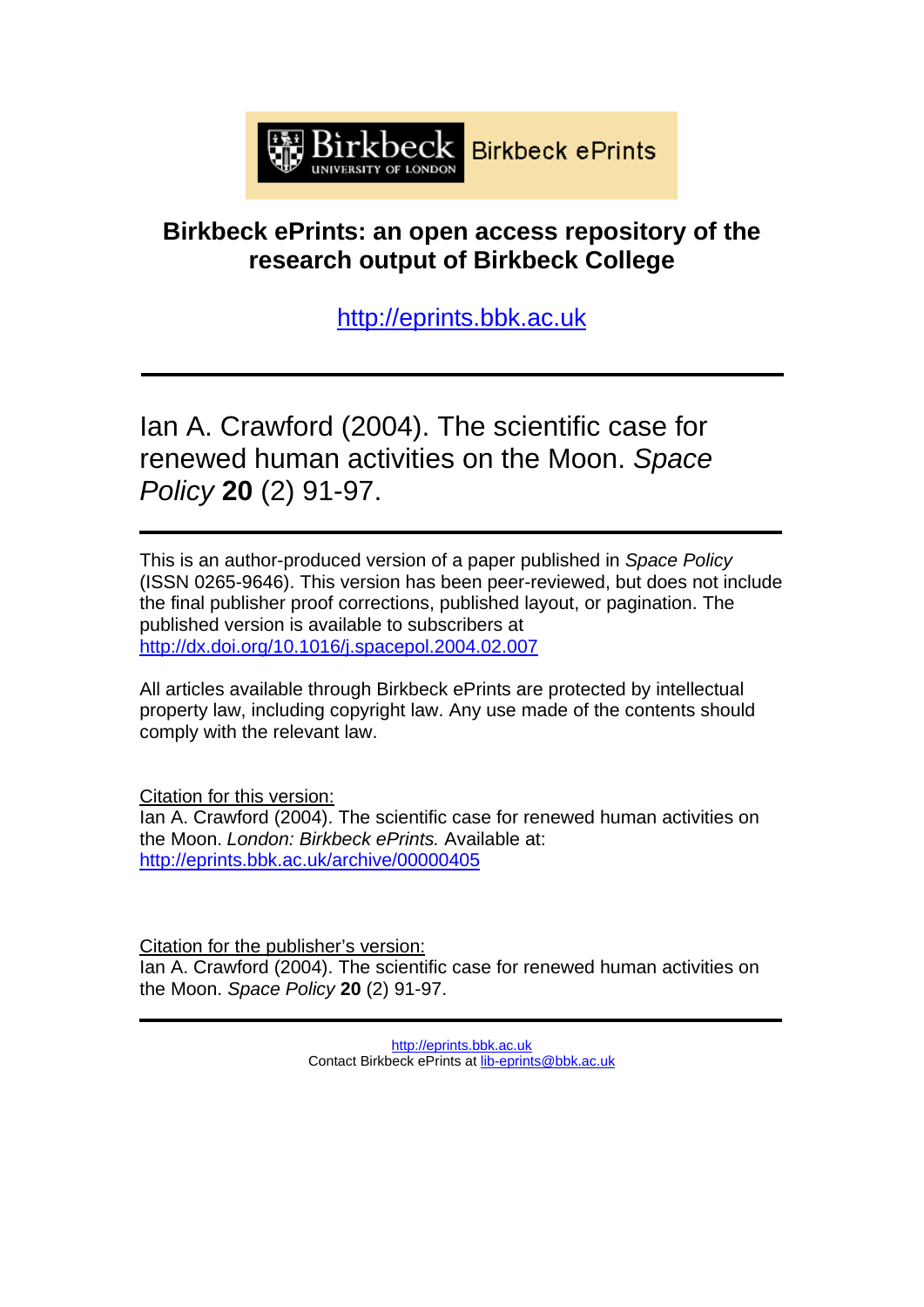### **The Scientific Case for Renewed Human Activities on the Moon**

## **I.A. Crawford**

School of Earth Sciences, Birkbeck College, Malet Street, London, WC1E 7HX

#### **Abstract**

It is over thirty years since the last human being stood on the lunar surface, and I will argue that this long hiatus in human exploration has been to the detriment of lunar and planetary science. The primary scientific importance of the Moon lies in the record it preserves of the early evolution of a terrestrial planet, and of the near-Earth cosmic environment in the first billion years or so of Solar System history. This record may not be preserved anywhere else, and I will argue that gaining proper access to it will require a human presence. Moreover, while this will primarily be a task for the geosciences, I will argue that the astronomical and biological sciences would also benefit from a renewed human presence on the Moon, and especially from the establishment of a permanently occupied scientific outpost.

#### **1. Introduction**

It is now over thirty years since the last human being stood on the lunar surface. While the primary motivations for Apollo were of course geopolitical, the scientific legacy of the programme was enormous [1,2]. Indeed, it would probably be no exaggeration to claim that much of contemporary planetary science is built on the Apollo legacy – even today one can scarcely attend a scientific meeting on planetary science without seeing geochemical and isotopic analyses of Apollo samples presented in one context or another. Yet Apollo, quite literally, only scraped the surface of the Moon, and there is undoubtedly a great deal more to learn.

While science is only one of several drivers for human space exploration, and the social, industrial and political benefits are often at least as important as the scientific [3,4], there is little doubt that a return to the Moon would vastly enhance our knowledge of the Universe and our place within it. In what follows, I summarise the main scientific areas that would benefit from a return to the Moon, and especially the establishment of a permanently occupied scientific outpost. Several earlier studies [e.g. 5-9] have also considered this issue, and interested readers might like to refer to them.

#### **2. Lunar Geoscience**

The primary scientific importance of the Moon arises from the fact that it has an extremely ancient surface (mostly older than 3 billion years, with some areas extending almost all the way back to the origin of the Moon 4.5 billion years ago). It therefore preserves a record of the early geological evolution of a terrestrial planet,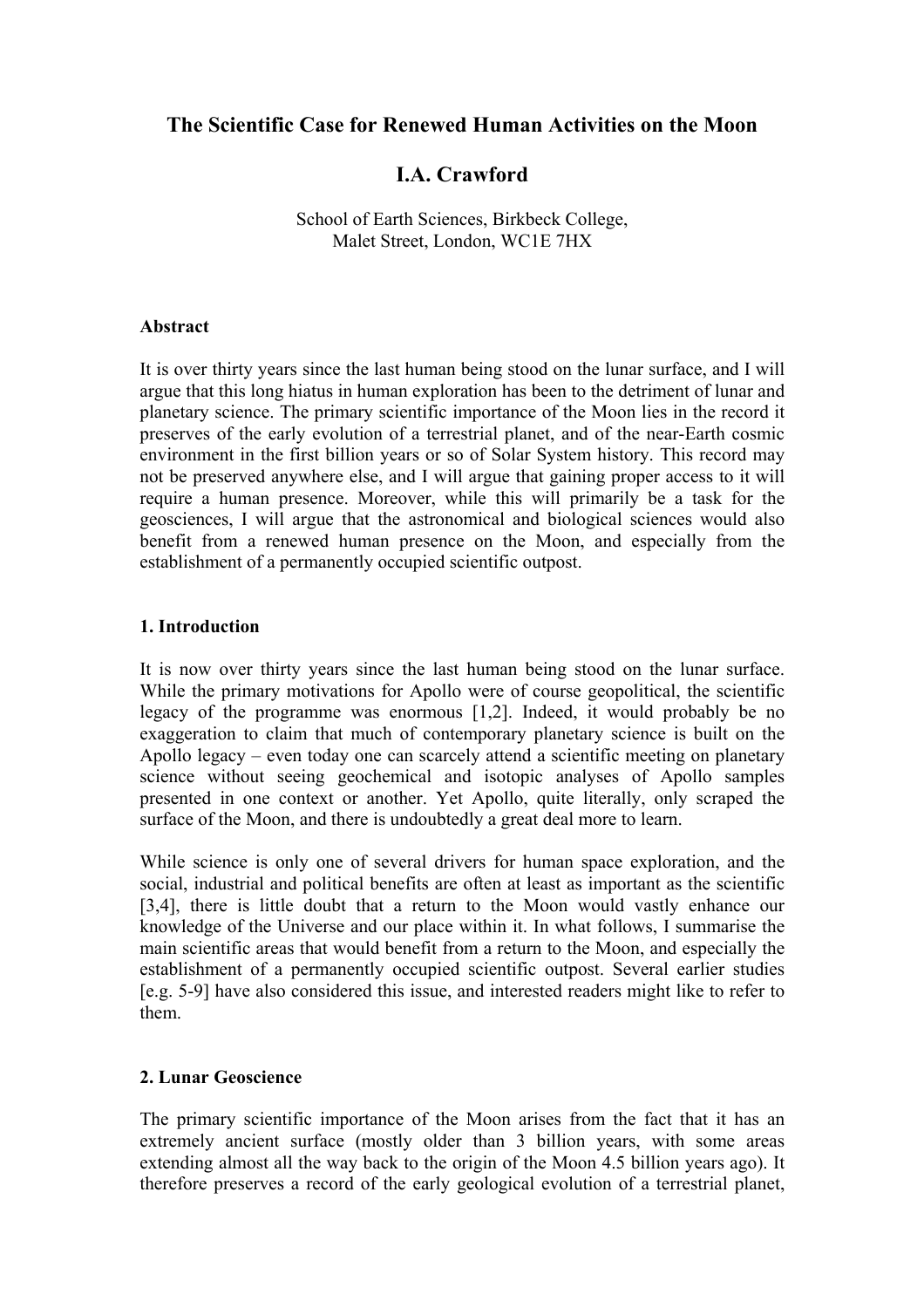which more complicated planets, such as Earth, Venus and Mars, have long lost. Moreover, the Moon's outer layers also preserve a record of the environment in the inner Solar System (e.g. meteorite flux, interplanetary dust density, solar wind flux and composition, galactic cosmic ray flux) billions of years ago. With the possible exception of the much less accessible surface of Mercury, this record has probably not been preserved anywhere else in the Solar System.

I will argue here that accessing this potentially huge scientific archive will require extended human activities on the lunar surface. Key scientific objectives to be addressed are:

#### **2.1 Identification and sampling of palaeoregoliths**

One of the many new pieces of information resulting from the Apollo missions was that solar wind, and galactic cosmic ray particles, are efficiently implanted in the lunar regolith [10]. A regolith is formed when a fresh surface is exposed for millions of years to the flux of micrometeorites which constantly impinges on the lunar surface. Apollo also taught us that mare basaltic volcanism continued on the Moon from about 4.2 billion years ago (and perhaps earlier) to at least as recently as 3.1 billion years ago. Thus we may expect to find layers of *palaeoregoliths*, sandwiched between basalt flows of a range of different, but very ancient, ages [11]. These may therefore be expected to contain records of the solar wind from billions of years ago, providing a unique test of models of solar evolution. The potential value of this record was stressed in the conclusions of Wieler *et al*. [10]:

*"Our results reinforce the unique importance of the lunar regolith for solar physics; not only does it enable us to analyse solar species that are too rare to be detected in situ with present-day instruments, but it also conserves a record of the ancient Sun not otherwise available."* 

A similar statement could of course be made regarding the preservation of galactic cosmic rays, and the history of galactic evolution [11].

Moreover, it has recently been suggested [12] that the Moon may have collected meteorites blasted off other terrestrial planets (including the early-Earth and the pregreenhouse Venus). If such material has been preserved on the Moon, it is more likely to be preserved in layers of palaeoregolith than exposed on the present surface. The recovery of such material would provide a hugely important window into the history and early evolution of the Solar System which could not be obtained in any other way.

However, identifying palaeoregoliths, which may only rarely, if at all, be exposed on the surface, will require considerable geological fieldwork. This may require local seismic profiling, and the ability to extract core samples from depths of hundreds of metres. Such complex geological exploration is better suited to human specialists in the field than to robotic exploration, and may be wholly impractical otherwise. It would be ideally suited to geologists operating from a permanently occupied lunar base, without the strict time constraints which so curtailed the possibilities of geological field exploration during the Apollo project.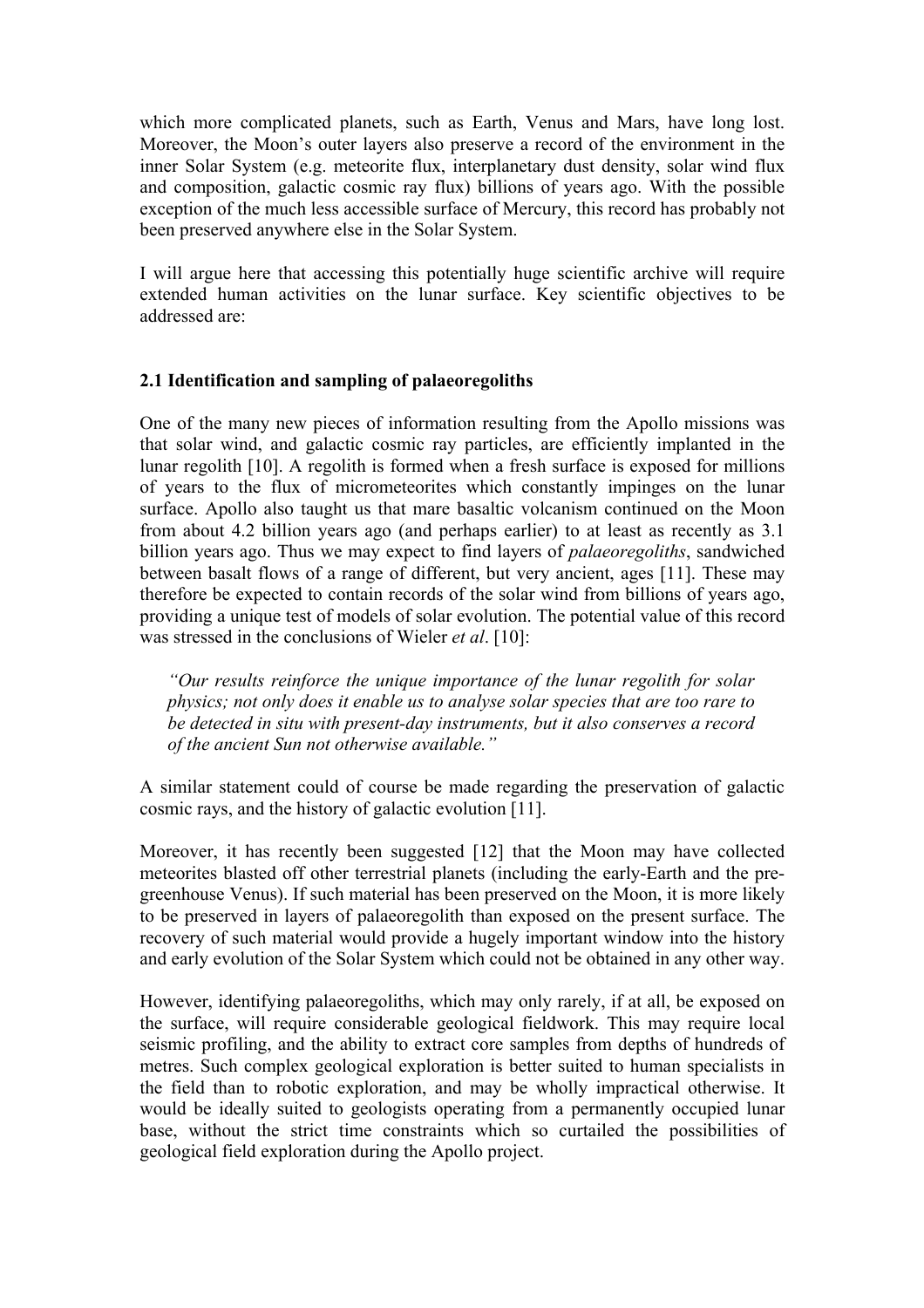#### **2.2 Calibration of the lunar cratering rate**

The vast majority of lunar terrains have never been sampled, and their estimated ages are based on the observed density of impact craters. The current calibration of the cratering rate, used to covert crater densities to absolute ages, is based on the Apollo sample collection. However, it is neither as complete nor as reliable as it is often made out to be. For example, consider the age assigned to Copernicus, a prominent nearside impact crater which defines a key stratigraphic horizon in lunar geology. The age of Copernicus is usually put at 810 million years [13]. However, no Apollo mission actually visited Copernicus, and the age comes from a light grey layer found just below the surface at the Apollo 12 landing site (over 300 km to the south), and interpreted as a ray of Copernicus ejecta. Several assumptions underlie this interpretation: the deposit may not actually be from Copernicus at all, and, even if it is, the age obtained from it may not represent that of the Copernicus impact. Clearly, this is an unsatisfactory basis for dating a key event in lunar history.

The age of Copernicus, however, is only symptomatic of the task before us. Many other lunar surfaces and features are also lacking accurate dates, and Copernicus ranks as only seventh in the priority list compiled by Wilhelms [13]. Indeed, there is still uncertainty over whether the lunar cratering rate has declined monotonically since the formation of the Moon, or whether there was a bombardment 'cataclysm' between about 3.8 and 4.0 billion years ago characterised by an unusually high rate of impacts.

A better calibration of the cratering rate would be of great value for planetary science for the following reasons:

- (i) It would provide better estimates for the ages of unsampled regions of the lunar surface;
- (ii) It would yield a more reliable estimate of the impact history of the inner Solar System, especially that of the Earth at a time when life was evolving on our planet; and
- (iii) The lunar impact rate is used, with various assumptions, to date the surfaces of other planets for which samples have not been obtained – to the extent that the lunar rate remains unreliable, so do the age estimates of surfaces on the other terrestrial planets.

The truth is that the collection, and radiometric dating, of a much greater range of samples, taken from areas with a wide range of crater densities, will be required to arrive at a truly reliable lunar impact cratering rate. It seems clear that this activity would require a considerable amount of geological fieldwork, which would benefit greatly from the infrastructural support offered by a permanently occupied lunar scientific outpost.

#### **2.3 Sampling a representative range of lunar lithologies**

Essentially our whole knowledge of lunar petrogenesis, and thus the origin and evolution of the lunar crust, has come from the geochemical and mineralogical examination of the Apollo samples. However, it is now recognized that the Apollo samples are not representative of the lunar crust as a whole, being heavily biased by the peculiar lithologies (the so-called Procellarum KREEP Terrain) which surround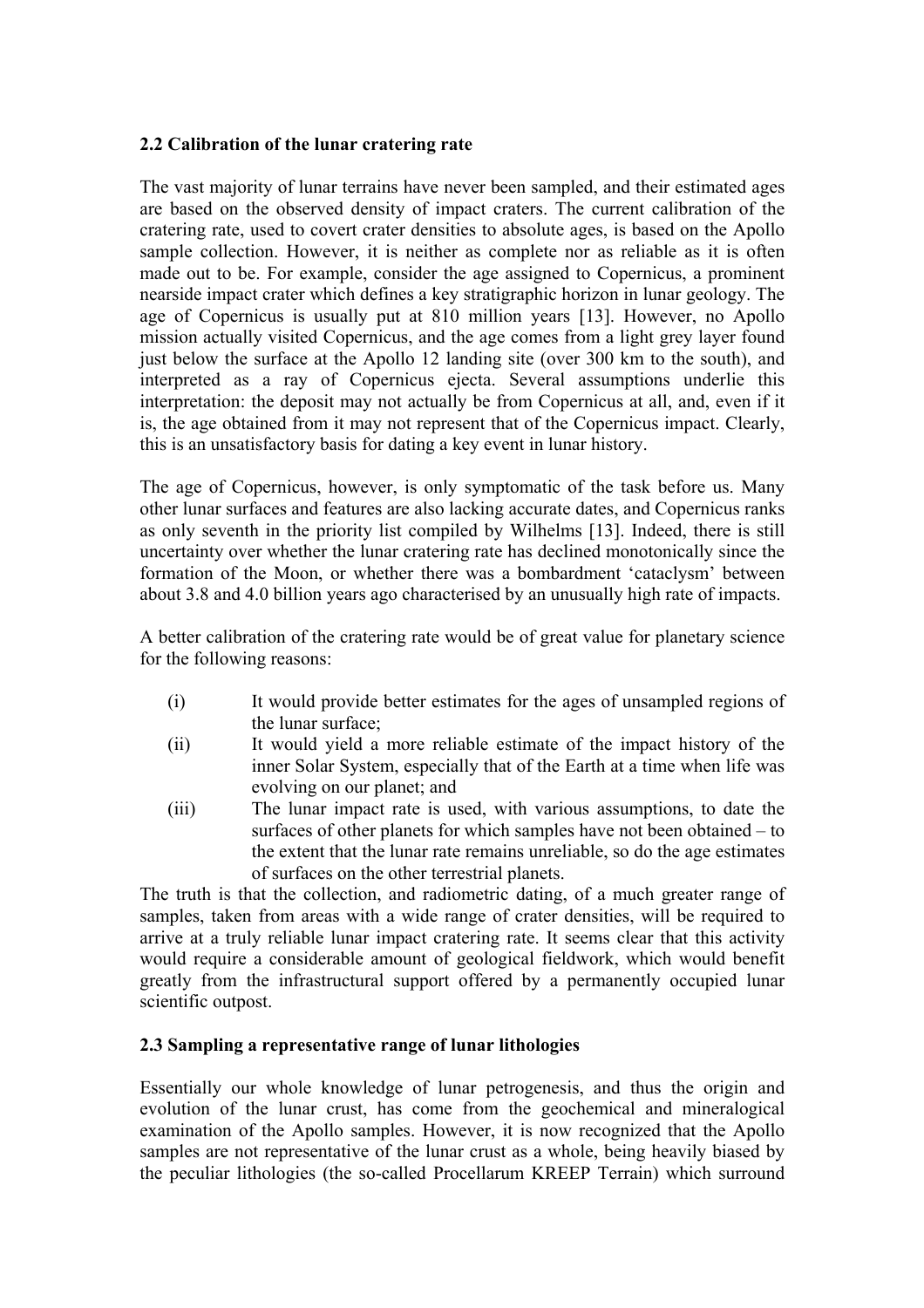the Imbrium Basin on the west-central nearside [14]. Study of lunar meteorites, which have come from random, but unknown, locations on the lunar surface, and spacecraft remote sensing data, further reinforce the conclusion that Apollo did not sample anything approaching the full range of lunar rock types.

Additional samples are urgently required from the polar regions (especially the floor of the giant South-Pole Aitken basin, which may have penetrated the lunar mantle [14]), and from the unsampled lunar farside. Only once such samples are collected will it be possible to arrive at a consistent model of the evolution of the lunar crust, which can then inform models for the early evolution of other, more complex, terrestrial planets.

It is especially important to obtain samples from undisturbed lunar bedrock, rather than from samples which happen to be lying around in the upper surface of the regolith. No Apollo samples were obtained from bedrock units, and, of necessity given Apollo's operational constraints, the vast majority were collected from the uppermost surface of the regolith and thus lack a known geological context. Some samples, collected from the blocky ejecta of small impact craters, and from the rim of Hadley Rille at the Apollo 15 site, can probably be assigned to particular mapped geological units, but this is not true of most of the collection.

#### **2.4 Enhanced understanding of impact cratering mechanics**

Impact cratering is a fundamental planetary process, an understanding of which is essential for our knowledge of planetary evolution in general, and the role of impacts in Earth history in particular. Yet our knowledge of impact processes is based on a combination of theoretical modelling, small-scale laboratory hyper-velocity impact experiments, and field geological studies of generally poorly-preserved terrestrial impact craters [15]. The Moon provides a unique record of essentially pristine impact craters of all sizes (from micron-sized pits up to the 900 km diameter Orientale Basin). Field studies, combining sample collection (including drill cores) and *in situ* geophysical studies (e.g. active seismic profiling), of the ejecta blankets and sub-floor structures of pristine lunar craters of a range of sizes would greatly aid in our understanding of the impact cratering process. Infrastructural support for such, necessarily time-intensive, field work could most naturally be provided by a permanently occupied scientific outpost.

#### **2.5 Establishing a comprehensive lunar seismic network**

Seismology is our most powerful geophysical technique for studying the deep interiors of terrestrial planets. The Apollo seismometers remained active for up to eight years, and did provide useful information on the structure of the lunar crust and upper mantle (see [16] for a review). However, the deep interior of the Moon was only very loosely constrained by the Apollo seismology – even the existence, never mind the physical state and composition, of a lunar core is uncertain.

The main problem was that the Apollo seismometers were deployed in a geographically limited triangular network (between Apollos 12/14, 15 and 16) on the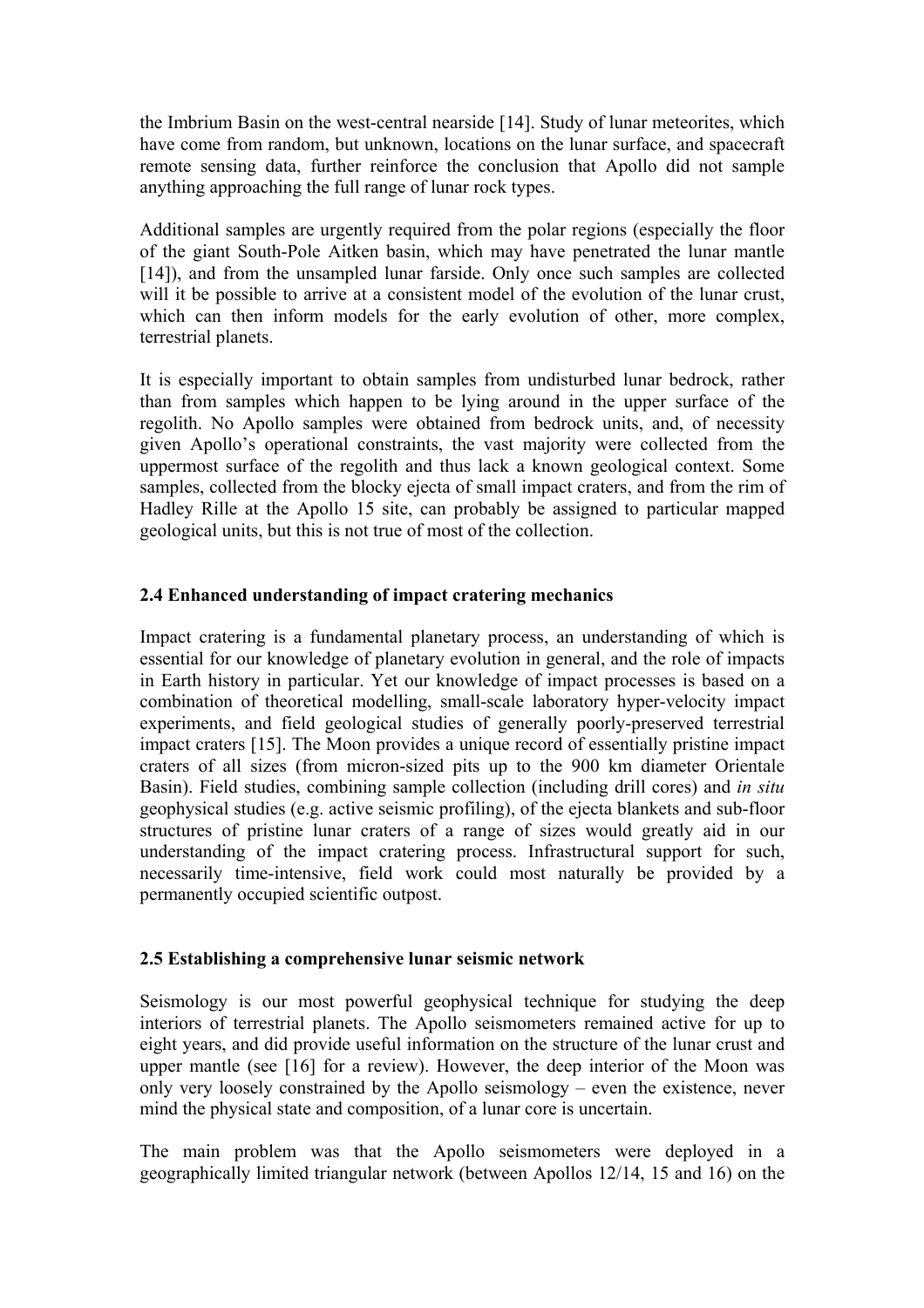nearside. As a consequence, seismic waves capable of probing the deep interior had to originate close to the centre of the farside. Indeed, the tentative seismic evidence for a lunar core arises from the analysis of just one farside meteorite impact that was sufficiently strong to be detected by more than one nearside Apollo seismic station in eight years of operation.

This is clearly an unsatisfactory state of affairs, and there is a pressing need for a much more widely-spaced network of lunar seismic stations, including stations at high latitudes and on the farside. There is also a case for more aggressive active seismology, with the detonation of artificial explosions sufficiently powerful to probe the deep interior, rather than having to rely on rare and geographically random meteorite impacts, and on very weak natural moonquakes.

#### **2.6 Other geophysical investigations**

There are many other geological and geophysical investigations waiting to be performed on the Moon. These would all aid in the characterisation of lunar structure and evolution, and would be greatly facilitated by a permanent human presence. They include:

- Accurate determination of the lunar heat flow. The two successful Apollo measurements (Apollos 15 and 17) were both on the nearside and in mare (as opposed to highland) geological units. Moreover, they were based on measurements within the top two meters of the regolith, rather than in solid bedrock. There is a pressing need to extend these measurements to constrain models of lunar thermal evolution.
- Local seismic profiling and gravity measurements to constrain the thickness of the basin-filling mare flows. A successful demonstration of the value of these techniques was performed at the Apollo 17 site [17]. They now need to be extended into the interiors of the maria in order to arrive at an accurate estimate of the total volume of mare basalt erupted onto the surface (which then feeds back into models of the evolution of the lunar mantle).
- Deep (several km) drilling of boreholes into the lunar crust to: (i) determine the number and ages of mare flows currently buried beneath the surface; (ii) identify palaeoregolith layers (see Section 2.1); (iii) search for buried 'cryptomaria' in the highlands; (iv) search for, date, and chemically characterise basin impact melt deposits, and any pre-mare volcanic materials, buried by later mare deposits; and (v) provide calibration and 'ground truth' for active seismic profiling surveys.
- Perform geomagnetic studies of lunar rocks to understand the origin of the surface remanent magnetisation discovered by Apollo (i.e. was there an early core dynamo, or have these fields been induced by impact?). It is especially important to perform measurements on easily dated, *in situ*, mare basalt bedrock (rather than, as for Apollo, blocks excavated by impact craters) as these will preserve the *orientation* of the palaeomagnetic field.
- Perform *in situ* geophysical investigations of the mysterious lunar magnetic anomalies such as Reiner Gamma [18] in order to understand their origin.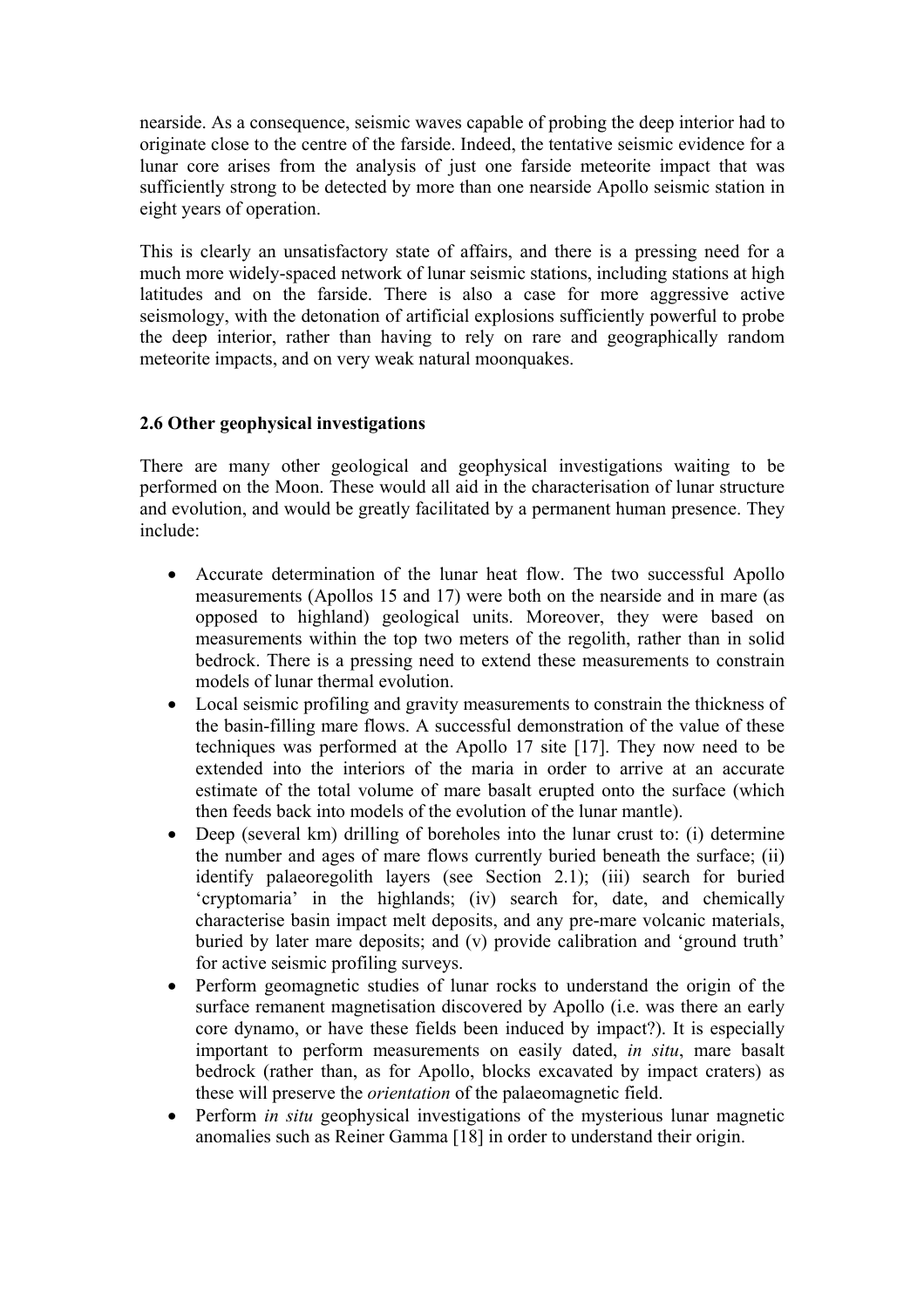There are many more such examples, but the above list is sufficient to demonstrate the strength of the geological case.

#### **2.7 The geological 'bottom line'**

From the above it will be clear that studies of lunar geology and evolution would benefit greatly from a renewed human presence on the Moon. Some of this work, such as the identification and characterisation of palaeoregolith layers, and the drilling of km-deep boreholes, probably absolutely requires a human presence. Some of the other tasks, such as sample collection, and the deployment of seismometers and magnetometers, could in principle be performed robotically. Even so, there are grounds for thinking that humans would be desirable even for these seemingly simpler tasks. Collecting samples for dating and geochemical analysis is seldom achieved by collecting rocks at random – it is necessary to discriminate between the material of interest and other materials (e.g. ejecta from distant impacts) which may be littering a landing site, and this makes the activity better suited to an experienced human field geologist than a robot probe [7].

We must also consider the sheer quantity of material which will need collecting and analysing – probably scores, perhaps hundreds, of sites will have to be visited. Just working out the geology of an area as complicated as the South-Pole Aitken basin, with its many superimposed craters, basins, and small maria, will require many individual sample collection sites. It must be doubted whether an undertaking on this scale could be performed using robot vehicles alone.

It is therefore clear that lunar science would be a major beneficiary of a renewed human presence on the Moon, and that this would *facilitate* scientific studies which would not otherwise occur. Once the infrastructural support provided by a lunar base is in place, opportunities for the wide-ranging collection of rock samples would arise naturally, as would opportunities for the deployment of scientific instruments (seismometers, magnetometers, gravimeters….) that may not occur otherwise. Moreover, human specialists are more likely to make serendipitous discoveries not anticipated in advance. As a final point, we may note that, given the presence of qualified personnel and their equipment actually on the Moon, only a fraction of the intrinsically heavy rock samples may need to be transported to Earth for analysis.

#### **3. Observational astronomy**

The Moon is a potentially valuable site for astronomical observation [6,19]. The lunar farside, in particular, is probably the best site in the inner Solar System for radio astronomy, as it is continuously shielded from the Earth. The lunar surface also lends itself well to cosmic ray astronomy (as it lies outside the Earth's magnetosphere) and other astronomies requiring large, bulky detectors (e.g. gamma-ray astronomy). For optical and infrared astronomy there is an argument that the second Sun-Earth Lagrange point (L2) offers a better location than the Moon. However, while L2 may indeed by required for some specialised instruments, we should not forget that the Moon remains a very good astronomical site for all wavelengths, certainly better than the surface of the Earth, or even Earth orbit.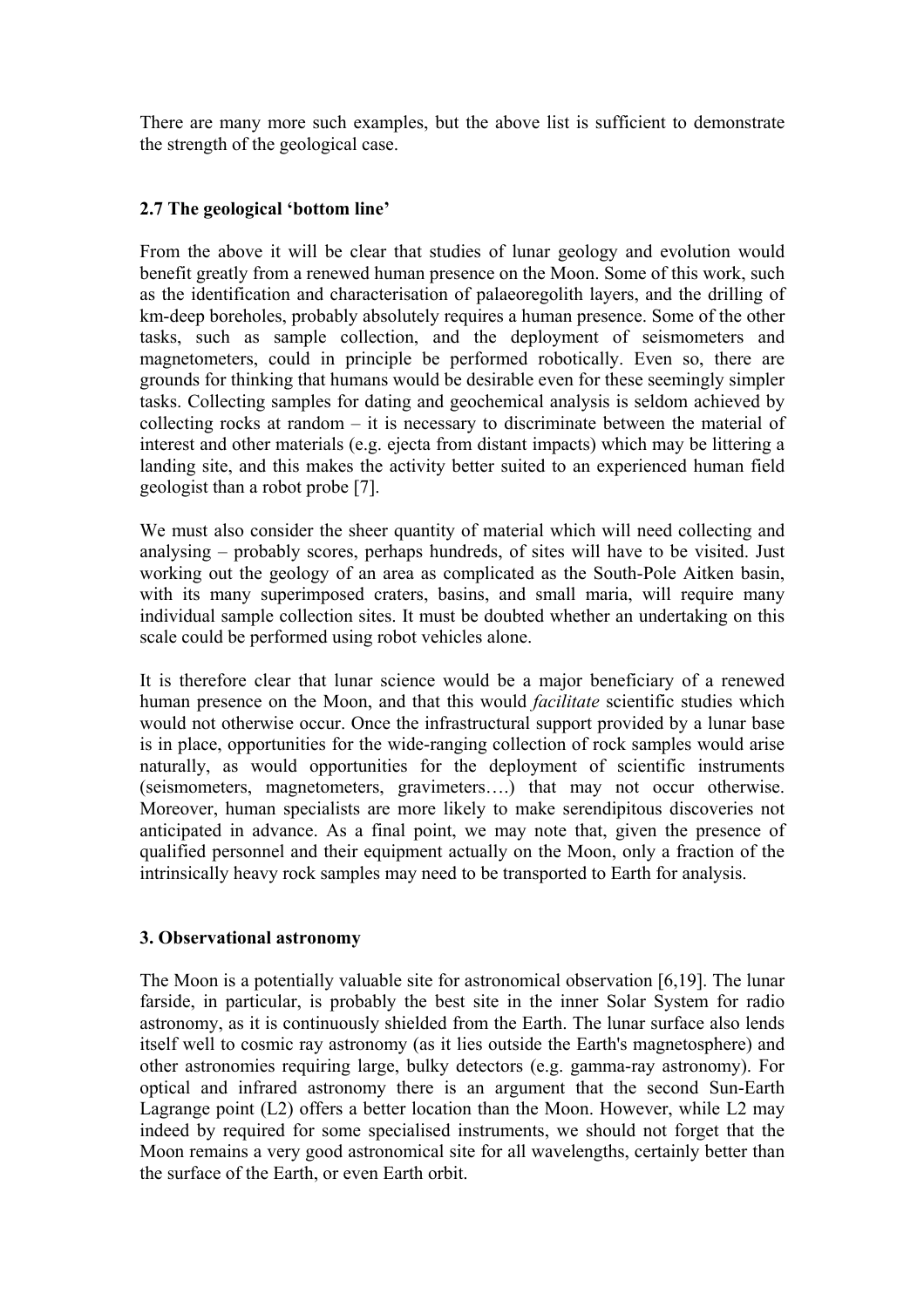In this context, it is interesting to note that, in his recent testimony to the US senate hearing on lunar exploration (6 November 2003), the leading telescope designer Roger Angel noted that the lunar environment, and especially the lunar south pole, offers significant advantages for certain types of large optical telescopes. To quote:

*"In conclusion, based on astronomical goals and telescope engineering constraints, the lunar [south] pole deserves to be taken seriously as an observatory site for large cryogenic telescopes….."* [20]

Thus, even if the scientific case for a return to the Moon is primarily based on geoand life-science objectives which can only be done on the Moon, we may still expect astronomy to benefit.

In particular, the maintenance and upgrading of astronomical instruments will benefit from proximity to a human infrastructure. This, after all, has been one of the major lessons of our experience operating the Hubble Space Telescope which, as Angel put it "has the huge, proven advantage of astronaut access" [20]. Something similar can now be seen with the International Space Station (ISS) – although many astronomers opposed construction of the ISS, now that it exists as a piece of infrastructure they are beginning to suggest astronomical uses for it [21]. Thus, once a lunar base is established, the Moon may become a *more* attractive astronomical location than either LEO or L2, precisely because a human-tended infrastructure will exist to transport, service, and upgrade the instruments.

#### **4 Life Sciences**

There exists a wide range of life sciences research which would benefit from the establishment of a permanently occupied scientific outpost on the Moon:

#### **4.1 Fundamental biological research**

Space life science research embraces the whole spectrum of studies from molecular biology to whole-body physiology [22]. Indeed, it is now realised that many of the physiological responses of organisms to the space environment are modulated at the cellular and sub-cellular levels. Gravity, in particular, appears able to affect cellular function at a molecular level, influencing such fundamental cellular processes as signal transduction and gene expression [22, 23].

While there is a growing body of knowledge of these processes in microgravity, the biological effects of reduced, but non-zero, gravity are largely unknown. For example, it is not known whether reduced gravity causes the same biological changes as zero gravity, only more slowly, or whether some, or all, such processes have gravity thresholds which must be passed before they occur. Long term studies in a reduced gravitational environment are required to quantify these effects, and a permanently occupied lunar base would be ideally suited to this task. Moreover, the unique radiation environment of the Moon would also provide many opportunities for fundamental research in the field of radiation biology [6].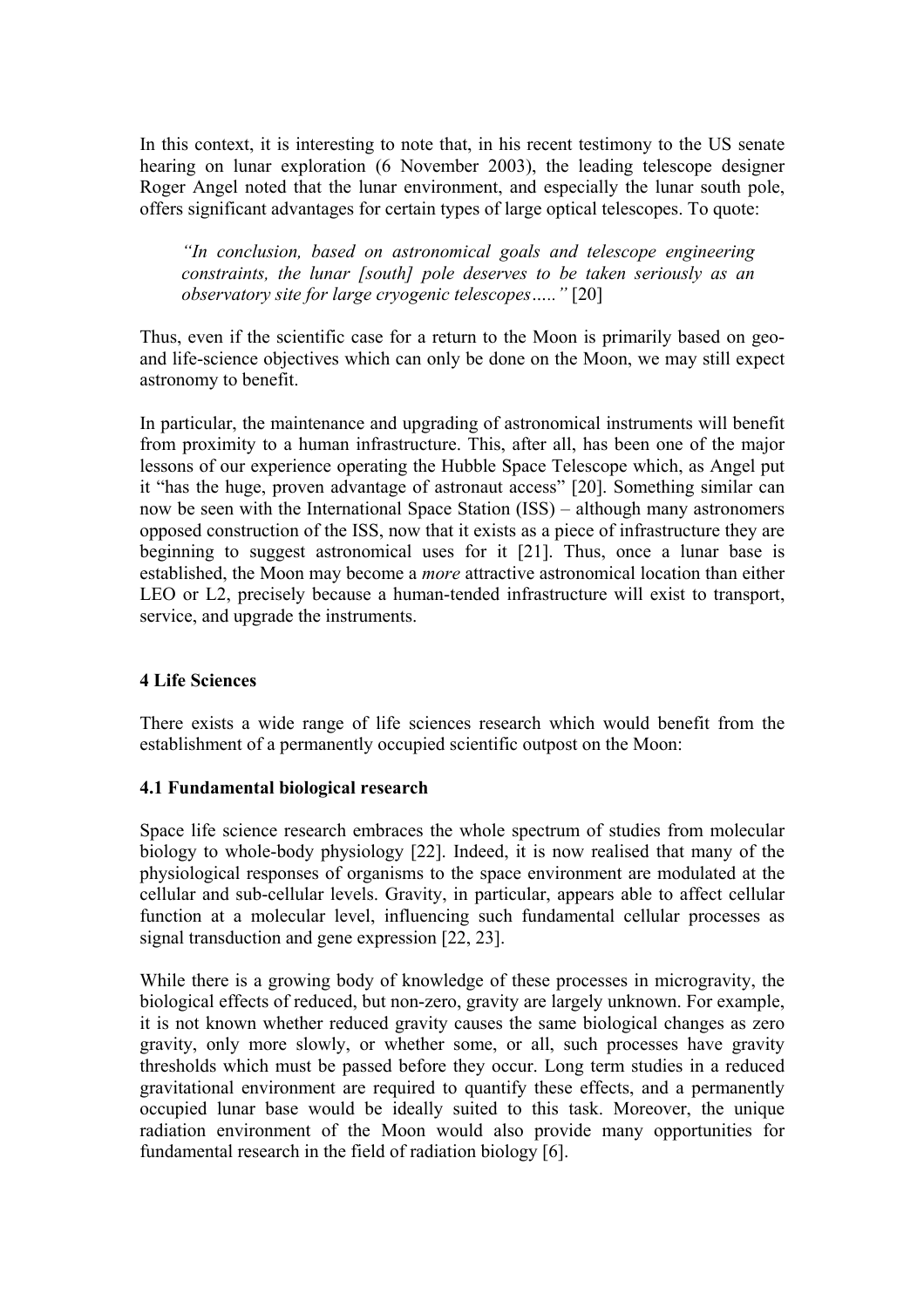#### **4.2 Human physiology and medicine**

There is particular interest in the long-term effects of reduced gravity on the human body. It is of special importance is to establish potential gravity thresholds for different body functions. This research is needed partly to enhance our understanding of fundamental biological processes, with potential feedback into the design of medical therapies for use on Earth [22], but also to support of future human space operations. In particular, before it will be possible to safely send astronauts to Mars (see below) much research into the long-term health of a human crew operating under reduced gravity, and after a long period in microgravity, will be required. A lunar base, perhaps in combination with microgravity research on the ISS, is probably the only location where such research could be safely conducted.

#### **4.3 Artificial ecosystems**

Long-term future human space operations will require increased reliance on ecologically closed life support systems. They will be particularly important for longduration spaceflights, and as means of reducing reliance of orbital, lunar and martian outposts on supplies from Earth. Moreover, construction and operation of such closed ecosystems may help inform our understanding of the operation of the terrestrial biosphere.

The key technologies involved will, of necessity, be biological, and an understanding of how the component biological systems function in reduced gravity, and under different radiation environments, will be required. It will be especially important to have the opportunity to *gradually* reduce reliance of the artificial ecosystem on external supply, and to have the capacity to intervene safely if and as necessary. All these considerations suggest the Moon as an appropriate location to initiate experiments in closed ecosystem design.

#### **5 The Moon as a test-bed for Mars exploration**

There are grounds for believing that a full exploration of the planet Mars, and in particular obtaining of a meaningful answer to the question of whether life ever evolved there, will ultimately require astronauts operating on its surface [7, 24]. This case has been made most eloquently by Mike Malin and Ken Edgett, principal investigator and lead geologist, respectively, for the Mars Orbital Camera on board the Mars Global Surveyor spacecraft [25]:

"*We are constantly aggravated by the fact that all the questions we have about Mars could be answered … if we could just walk around on the planet for a few days…. For about two years now [we] have been absolutely convinced that we're going to have to send people there."* 

However, given our current state of knowledge and expertise, sending people to Mars is a hugely ambitious objective. Much will have to be learned about human adaptability to the space environment, and the long-term operation of human outposts on hostile planetary surfaces, before we will be in a position to safely send a human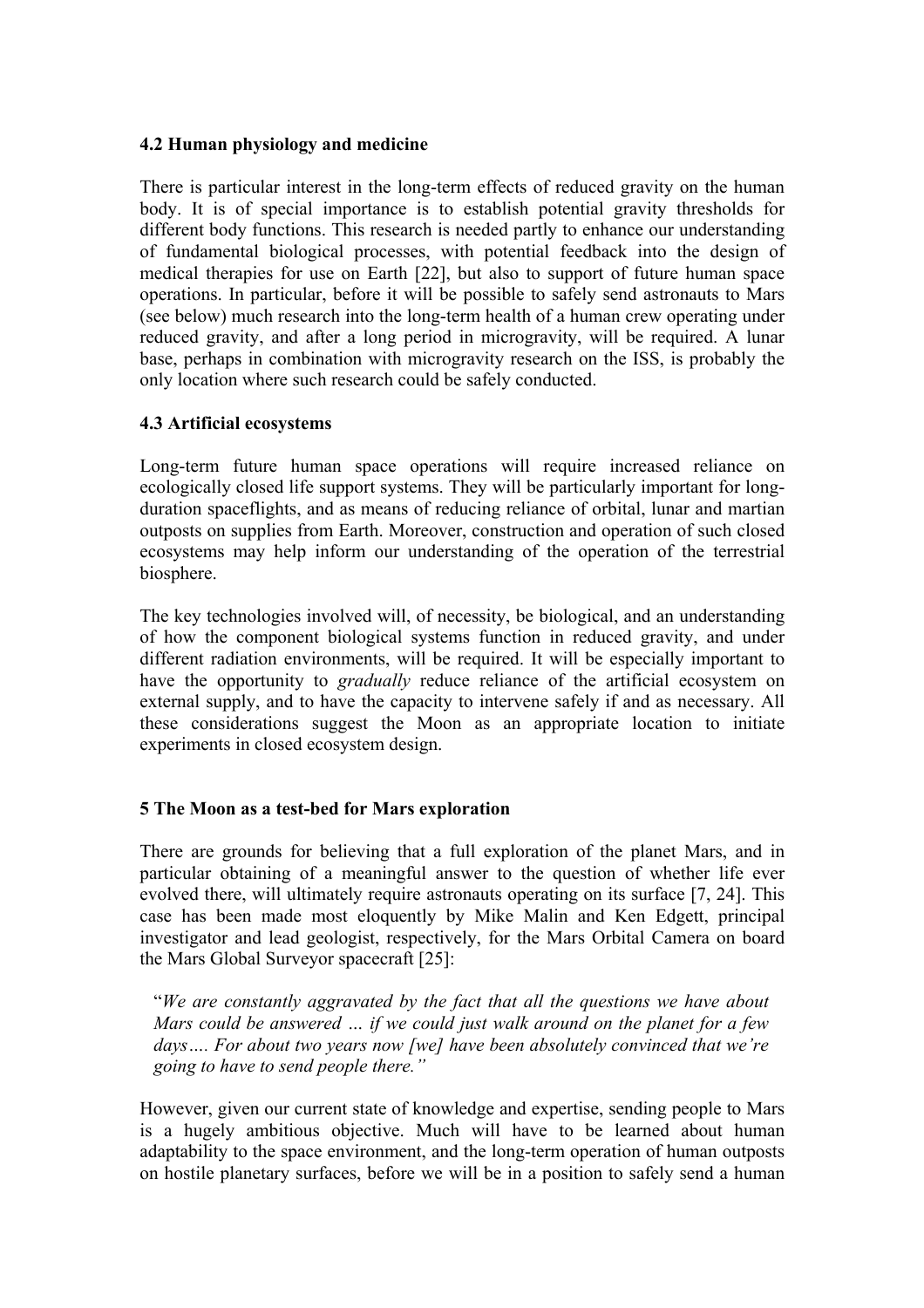expedition to Mars. To some extent, the necessary research on human physiology and psychology can be conducted on the ISS, and this is indeed one of its major long-term scientific benefits. However, learning to construct and operate an International Moon Base would help pioneer the technical and operational expertise that will be required for eventual human operations on Mars. Long-term experience of human physiology in a reduced, but non-zero, gravitational environment will be particularly important (see above).

#### **6 Economic exploitation of the Moon**

It is at least possible that the Moon contains natural resources of potential economic value to human civilisation. In principle, such resources could be of value to the terrestrial world economy, or to future space operations, or both.

Much previous work on lunar resource exploitation has centred on the possible use  $3$ He in the lunar regolith as a potential fuel for future nuclear fusion reactors [26,27]. However, the concentration of  $3$ He in the regolith samples returned by Apollo is very low (about 4 parts per billion [28]) and it is far from clear whether significant exploitation could ever be economic. On the other hand, we currently have very little information on <sup>3</sup>He concentration with depth (the deepest Apollo regolith core, at the Apollo 17 site, was only 3 meters [1]), and for all we know greater concentrations might occur in currently unsampled areas. Thus, there *is* a good case for obtaining a better inventory of lunar  ${}^{3}$ He, and for implementing a pilot  ${}^{3}$ He extraction scheme on the Moon to assess its possible long-term value. Moreover, any scheme designed to extract<sup>3</sup>He from the lunar regolith would also yield many other solar wind-implanted volatiles of possible economic benefit [28].

The extent to which other economically exploitable mineral deposits may exist on the Moon is currently unknown. As the Moon is apparently wholly lacking in water (apart from possible non-endogenous polar ice deposits), the hydrothermal concentration of economically important minerals, which is important for ore formation on Earth, cannot have occurred. However, there has been a lot of molten rock on the Moon in the past (e.g. an original 'magma ocean', and several later episodes of partial melting to produce a range of intrusive and extrusive igneous rocks [1]. Gravitational settling of crystals within melts can in principle concentrate economically important minerals, and the very low viscosity of lunar basaltic melts is expected to enhance the efficiency of this process [29,30]. To quote from Papike *et al*. [29]:

"*It is therefore possible that layered ore deposits similar to or even larger than those on Earth may occur on the Moon."*

Like so much else of lunar geology, we won't have an answer to this until we have conducted much more thorough geological surveys than anything attempted to date. Thus, there seems to be a strong case for establishing a human presence on the Moon so that its long-term economic potential can at least be properly assessed.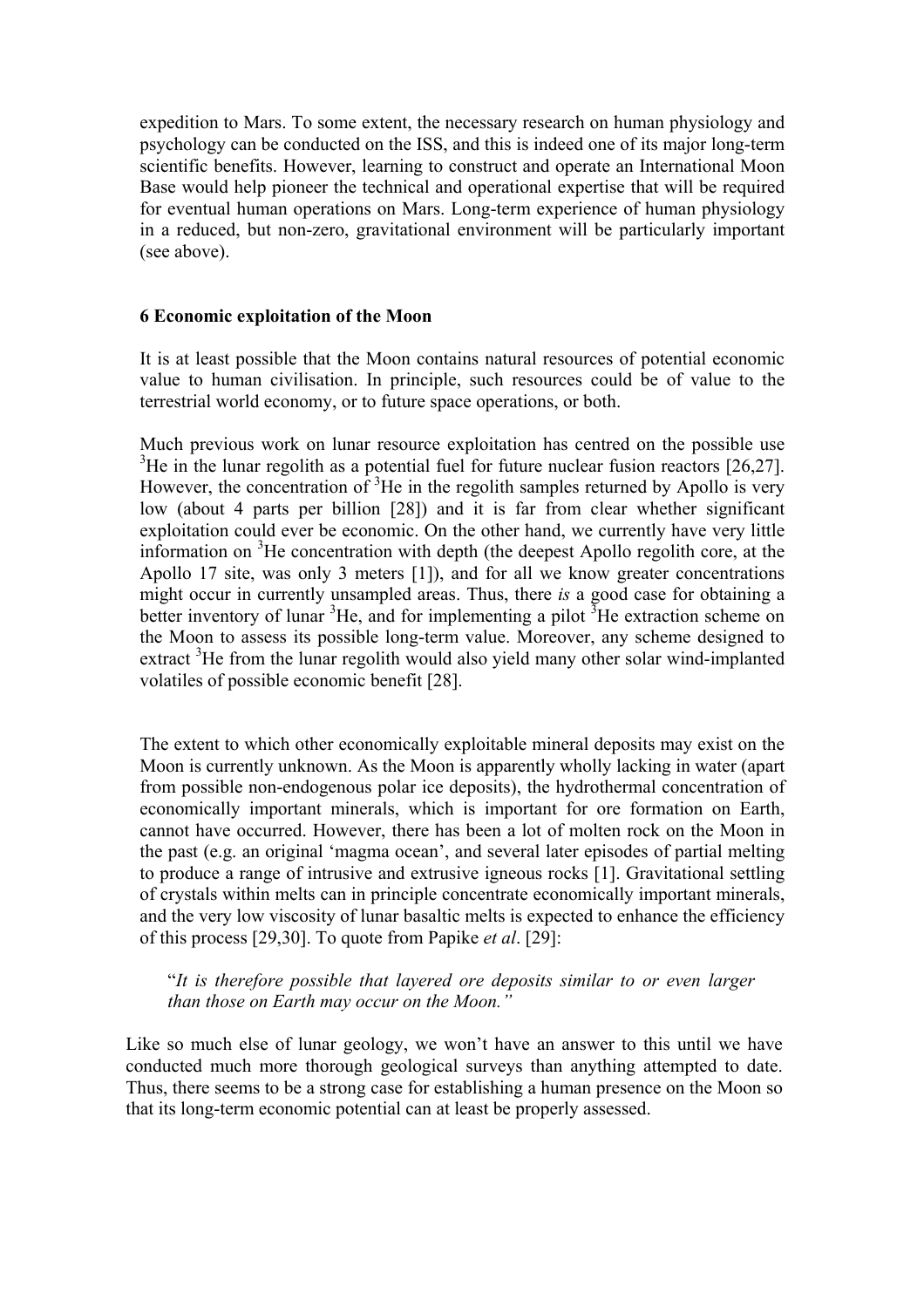#### **7 Conclusions**

The 30 year hiatus in lunar surface exploration since Apollo has been to the detriment of lunar and planetary science. Very considerable scientific advantages would follow from a return, and especially from the construction of a permanently occupied scientific outpost. While planetary science may be expected to be the major beneficiary, significant advantages can also be identified for the life and astronomical sciences. Moreover, moon base operations would naturally support longer term aspirations to send human beings to Mars later in the century.

The economic potential of the Moon is less easily quantified at this stage, but it seems clear that we will never know if the Moon is an economically important asset for human society unless we go back and explore it in greater detail than hitherto. Such exploration would be ideally suited to a permanently occupied lunar base.

#### **Acknowledgements**

This paper is based on an unpublished report prepared for the Human Spaceflight Vision Group (HSVG), which met over the summer and autumn of 2003 to advise the European Space Agency on possible future directions for human space activities. I wish to thank Bernhard Hufenbach and his colleagues in the Human Spaceflight Directorate at ESA for the invitation to participate in this interesting and important activity, and my many HSVG colleagues for stimulating conversations which have influenced and improved this paper.

#### **References**

[1] Heiken, G.H., Vaniman, D.T., French, B.M., editors. The Lunar Sourcebook: Cambridge University Press, 1991.

[2] Taylor, G.J., The Scientific Legacy of Apollo, Scientific American, 1994; 271(1):26-33.

[3] Crawford, I.A., Space development: social and political implications. Space Policy 1995;11:219-25.

[4] Koelle, H.H., Stephenson, D.G., Preparing for a  $21<sup>st</sup>$  century program of integrated lunar and martian exploration and development. Acta Astronautica 2003; 52: 649-662.

[5] Taylor, G.J., The need for a lunar base: answering basic questions about planetary sciemce. In Lunar Bases and Space Activities of the 21<sup>st</sup> Century, ed. W.W. Mendell, Lunar & Planetary Institute, Houston, 1985; 189-197.

[6] ESA, Mission to the Moon: Europes priorities for the scientific exploration and utilization of the Moon 1992; ESA SP-1150.

[7] Spudis, P.D., An argument for human exploration of the Moon and Mars. American Scientist 1992; 80: 269-277.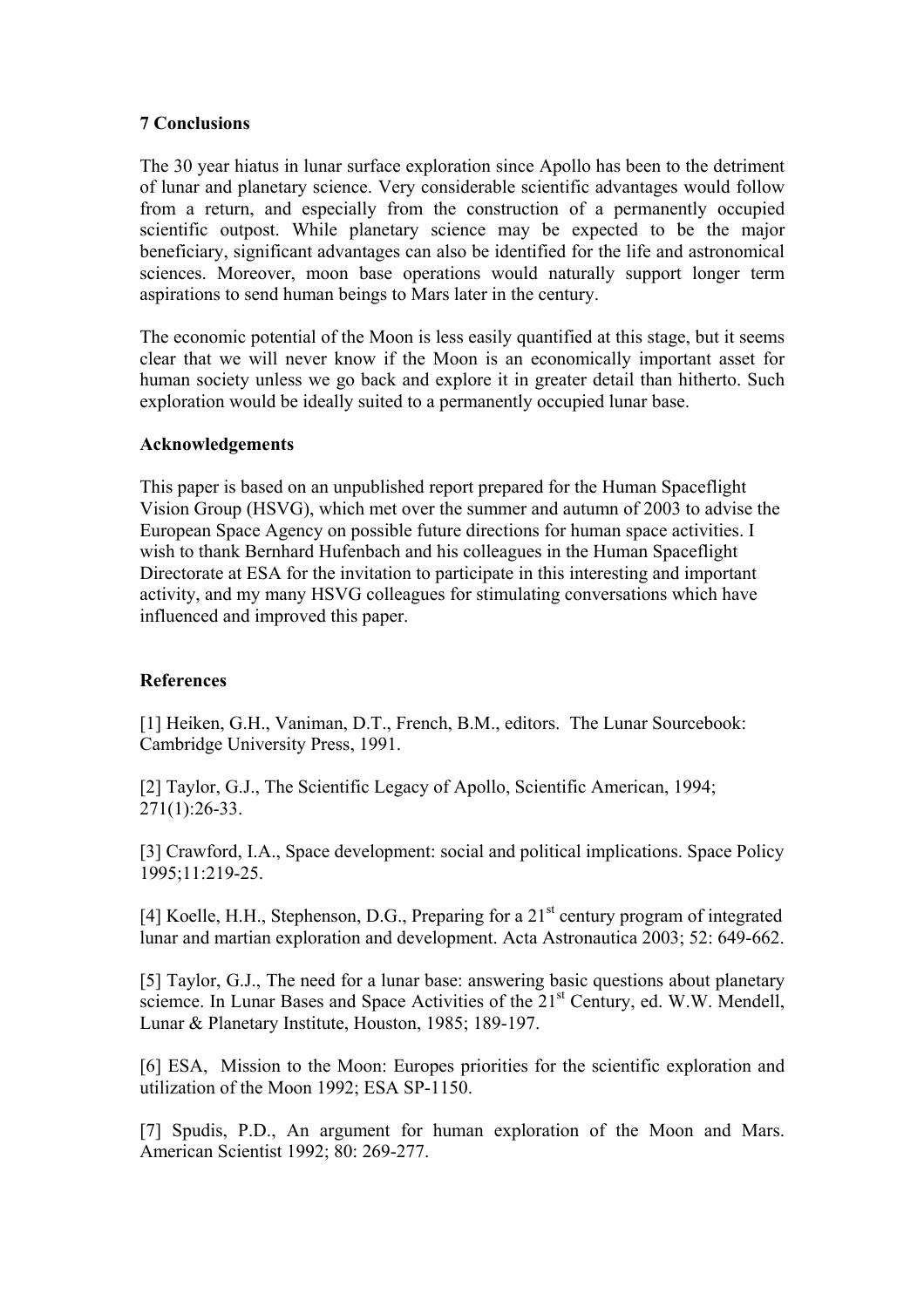[8] Spudis, P.D., The case for renewed human exploration of the Moon. Earth, Moon and Planets 2001; 87: 159-171.

[9] Eckart, P. The Lunar Base Handbook. McGraw-Hill, New York 1999.

[10] Wieler, R., Kehm, K., Meshik, A.P., Hohenberg, C.M. Secular changes in the xenon and krypton abundances in the solar wind recorded in single lunar grains. Nature 1996; 384: 46-49.

[11] Spudis, P.D. The Once and Future Moon. Smithsonian Institution Press, Washington, 1996

[12] Armstrong, J.C., Wells, L.E., Gonzales, G. Rummaging through Earth's attic for remains of ancient life. Icarus 2002; 160: 183-196.

[13] Wilhelms, D.E. The Geologic History of the Moon, USGS Professional Paper 1348, 1987.

[14] Jolliff, B.L., Gillis, J.J., Haskin, L.A., Korotev, R.L., Wieczorek, M.A. Major lunar crustal terranes: surface expressions and crust-mantle origins. J. Geophys. Res. 2000; 105(E2): 4197-4216.

[15] Melosh, H.J. Impact cratering as a geologic process. Oxford University Press, Oxford, 1989.

[16] Goins, N.R., Dainty, A.M., Toksoz, M.N. Lunar seismology – the internal structure of the Moon. J. Geophys. Res. 1981; 86(B6): 5061-5074.

[17] Cooper, M.R., Kovach, R.L., Watkins, J.S. Lunar near-surface structure. Rev. Geophys. Space Phys. 1974; 12: 291-308.

[18] Hood, L.L., et al., Lunar and Planetary Science Abstracts 2000; XXXI: 1251.

[19] Burns, J.O., Duric, N., Taylor, G.J., Johnson, S.W. Observatories on the Moon. Scientific American 1990; 262(3): 18-25.

[20] Angel, R., 2003. Construction and utilization of lunar observatories, testimony for the hearing on lunar exploration, US Senate Committee on Commerce, Science and Transportation, 6 November 2003 (http://www.senate.gov/~commerce/hearings/witnesslist.cfm?id=987)

[21] Parmar, A. High-energy astronomy from the International Space Station. Earth, Moon and Planets 2001; 87: 149-157.

[22] Fong, K. Life in space: an introduction to space life sciences and the International Space Station. Earth, Moon and Planets 2001; 87: 121-126.

[23] Cogoli, A., Cogoli-Greuter, M. Activation and proliferation of lymphocytes and other mammalian cells in microgravity. Adv. Space. Biol. Med. 1997; 6: 33-79.